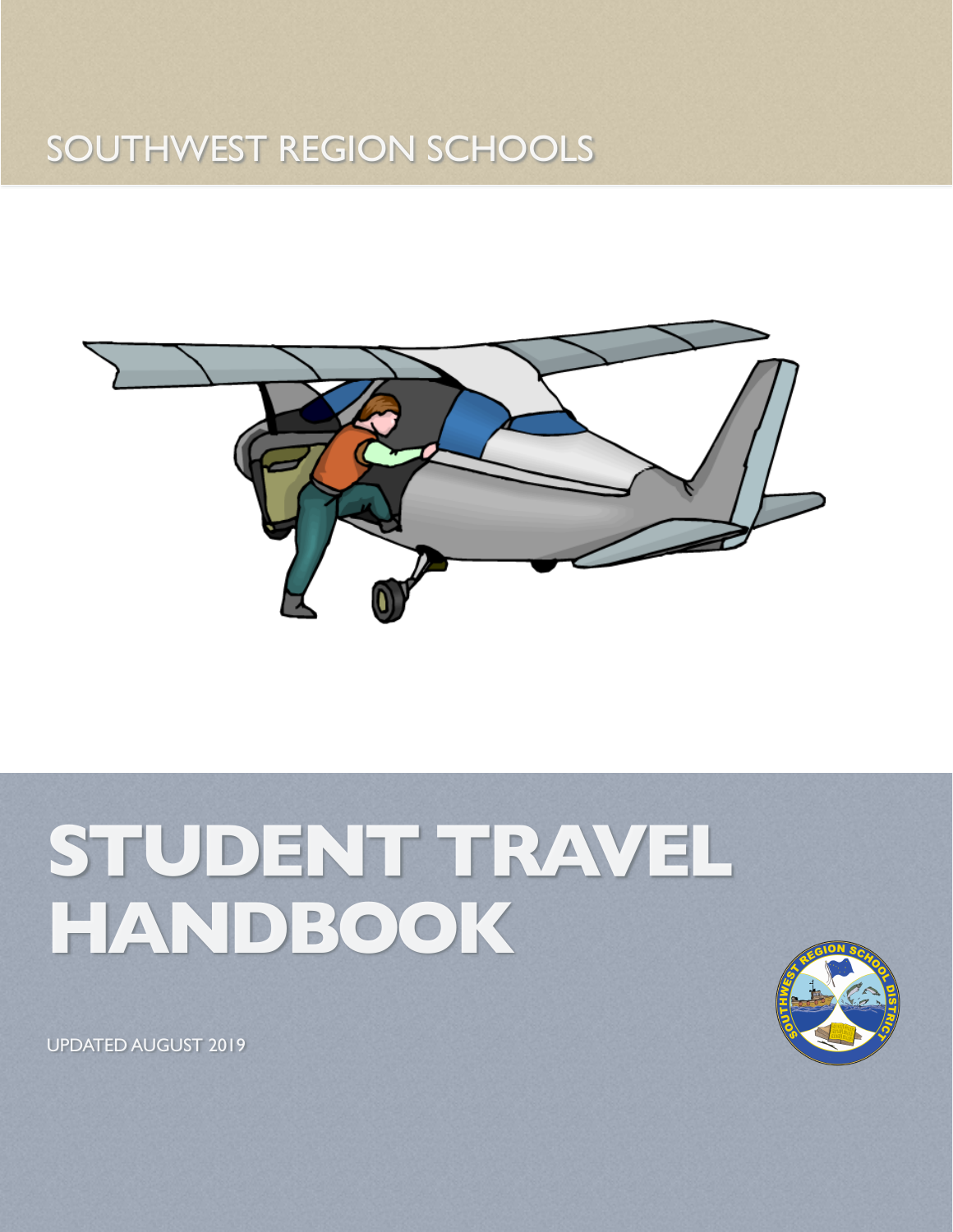# TABLE OF CONTENTS

| BP 5131.8 Student Travel & Chaperones |  |
|---------------------------------------|--|
| Student Travel                        |  |
| Chaperones                            |  |

### [Student Travel](#page-3-0)

| <b>General Travel Procedures</b>                                |                          |  |  |
|-----------------------------------------------------------------|--------------------------|--|--|
| <b>Travel Approval Procedures</b>                               |                          |  |  |
| Pre-Travel Preparation                                          |                          |  |  |
| Student Chaperone Guidelines                                    |                          |  |  |
| Requirements for Coaches and Chaperones Traveling with Students | 5                        |  |  |
| Chaperone Rights and Responsibilities                           | 7                        |  |  |
| Air Travel Procedures                                           | 8                        |  |  |
| <b>SWRS Air Carrier Requirements</b>                            | 8                        |  |  |
| <b>Travel Safety</b>                                            | 8                        |  |  |
| Preparation for an Emergency                                    | $\overline{\phantom{0}}$ |  |  |
| <b>SWRS Participation Agreement</b>                             | $\vert \ \vert$          |  |  |
| SWRS Medical Release and Information                            | 2                        |  |  |
| Student Meals & Per Diem                                        |                          |  |  |
| Per Diem Accountability Form                                    |                          |  |  |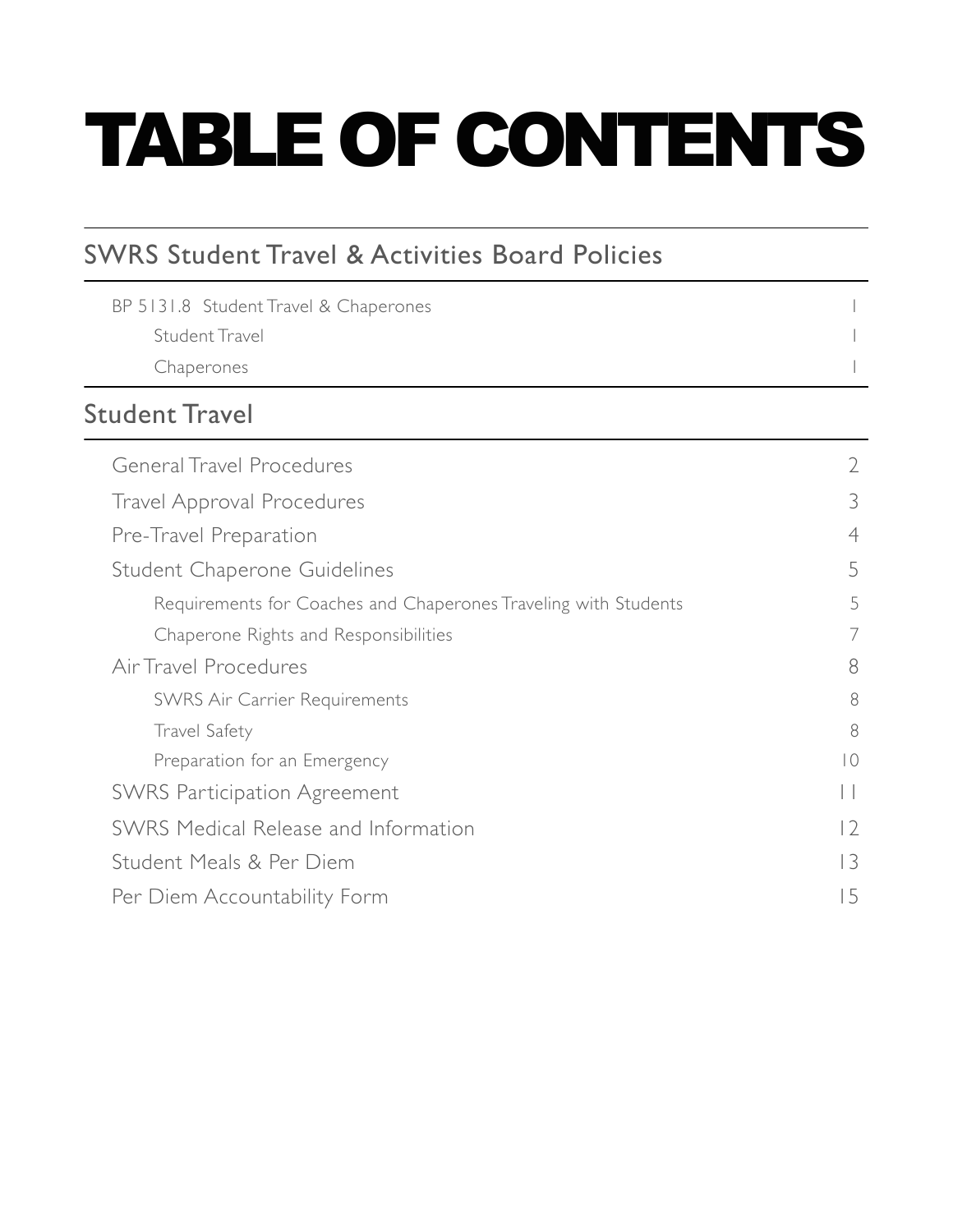# <span id="page-2-0"></span>SWRS STUDENT TRAVEL & ACTIVITIES BOARD POLICIES

### <span id="page-2-1"></span>BP 5131.8 Student Travel & Chaperones

### <span id="page-2-2"></span>**Student Travel**

The Southwest Region School District recognizes that instructional learning opportunities should include travel experiences appropriate to the educational expectations of the curricula. Further, the district recognizes that extracurricular travel sponsored by the district is justifiable only as it enhances classroom learning, either as an integral part of the instructional program or as application of school learning to outside school situations. Travel experiences must relate appropriately to student age, development, and maturity and must be planned and implemented in a manner to provide all students equal opportunities to participate or to be selected to participate.

The Superintendent shall establish procedures and guidelines for district sponsored travel. These procedures shall include the opportunity for input by parents and the local Community School Committee. Out of District travel must receive the final approval of the Superintendent (or his/her designee). Out of State travel must receive prior review and approval of the School Board.

#### <span id="page-2-3"></span>**Chaperones**

All chaperones for school sponsored activities are expected to set an example for students with regard to appropriate behavior. Chaperones should respect the community standards of morality and decorum during school sponsored activities and be mindful of the fact that they are representing the School District. They are also expected to take reasonable measures to protect the health and safety of students in their charge.

The Superintendent reserves the right to select all chaperones for out of state school sponsored activities or overnight school sponsored activities. The Superintendent may consult with community school committees with regard to the selection of appropriate chaperones.

*(adopted November 2, 2006)*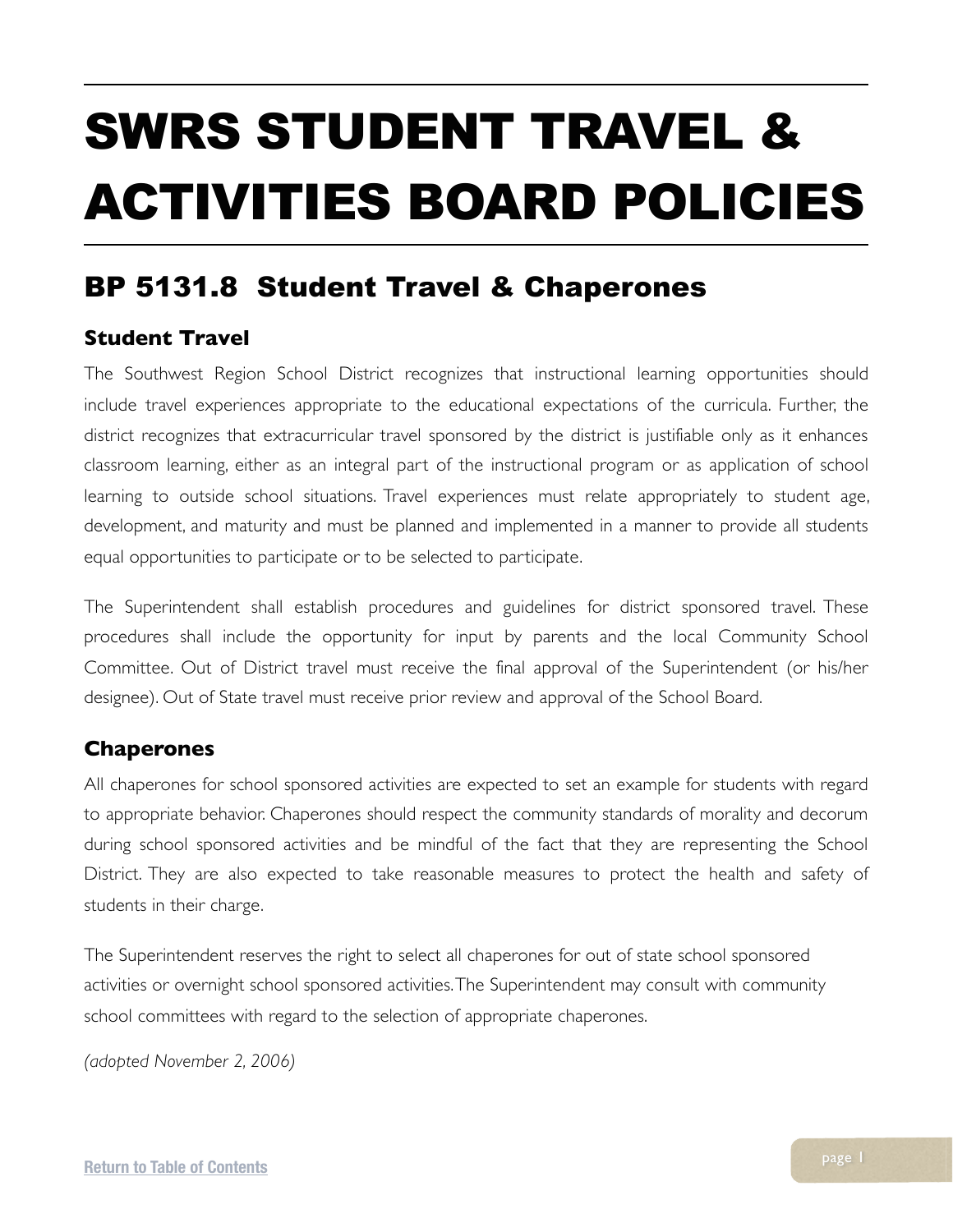# <span id="page-3-0"></span>STUDENT TRAVEL

Student travel on an approved site athletic/activity schedule (activity days, sports, local events) requires local school administration and parent consent.

All student travel not specifically scheduled on the District's Activity Calendar requires submission of a Student Travel Proposal.

Travel proposals include an approved check-off list, general description of proposed travel, budget, schedule and the plan itself. The student must meet all district eligibility requirements, and obtain parental permission before participating in school-related travel. A copy of an approved Weekly Eligibility Form is included in this section of the handbook. A Participation Agreement Form must also be completed before travel begins. The supervisor(s) traveling with the students must carry a copy of the signed Participation Agreement Form, Medical Release Form, and the Weekly Eligibility Form for each student.

All out-of-district and out-of-state travel must be submitted to the Superintendent at **least six (6) weeks** prior to travel for processing and board approval.

## <span id="page-3-1"></span>GENERAL TRAVEL PROCEDURES

- 1. Students shall remain with the chaperone(s) at all times except during supervised free time activities while in another school. Chaperones, however, are responsible for checking on students at least once every two hours during free time activities
- 2. On overnight student trips, gender appropriate supervision will be provided for all students.
- 3. Students are expected to participate in all group/team activities, including meals, and are expected to be with the group at all times.
- 4. Students shall not be released to any individual without specific written authorization from the parent/guardian and the Principal prior to the initiation of the trip. Chaperones may refuse to release a student to any individual if they have safety concerns.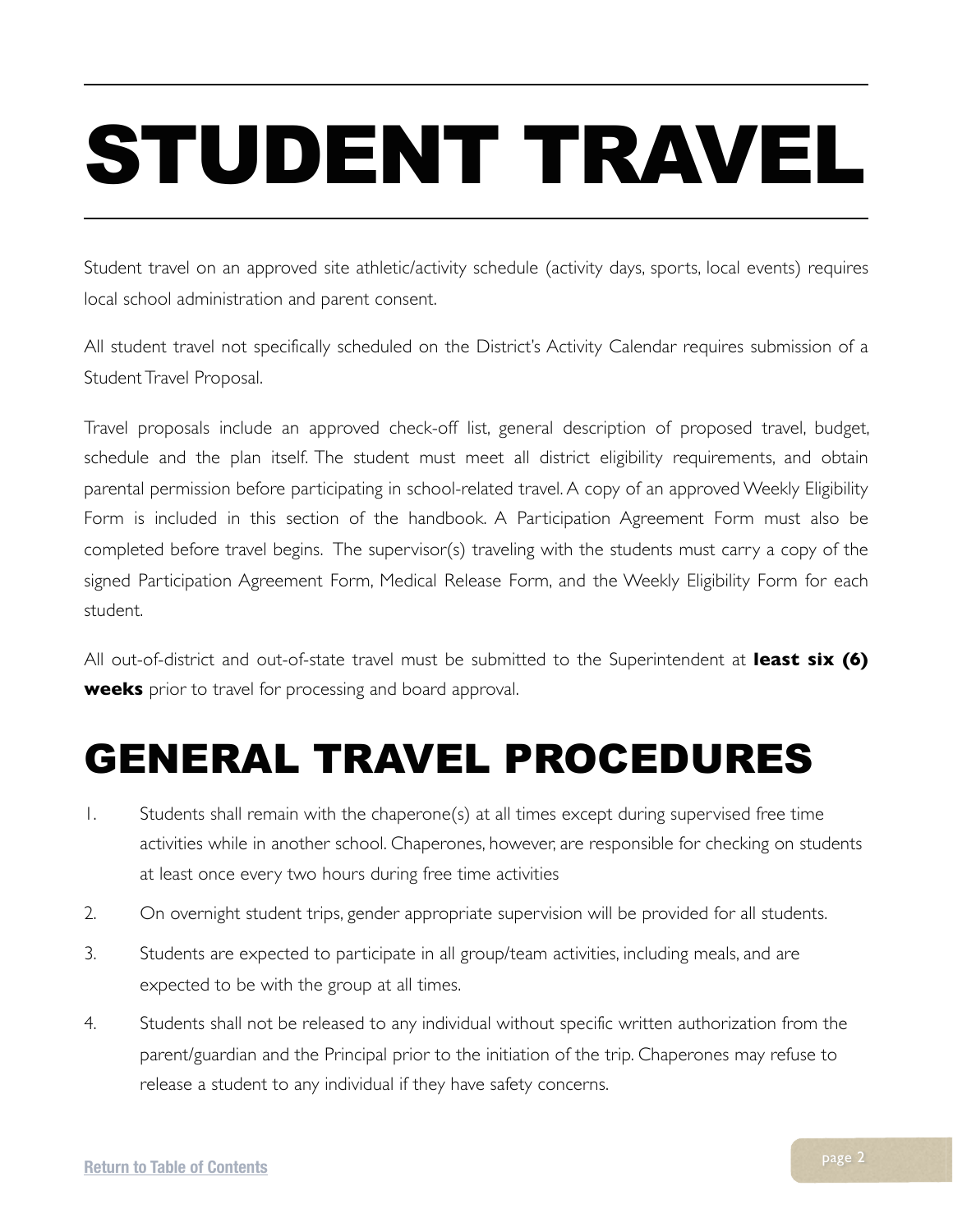- 5. When approved travel plans include lodging in private homes, explicit parental/guardian permission must be obtained in writing prior to the initiation of the trip.
- 6. All students traveling by means other than commercial jet must carry on their person a survival kit while en route to their destination.
- 7. All student travel must comply with Southwest Region Schools cold-weather travel procedures.

## <span id="page-4-0"></span>TRAVEL APPROVAL PROCEDURES

- 1. The Site Administrator must approve all travel.
- 2. All travel which, takes the students outside of the District must be approved by the Site Administrator, the Superintendent, the C.S.C. Chairperson, the Program Director and the Activities Coordinator. All student travel outside the state must also be approved by the SWRS Board of Education.
- 3. All out-of-state and out-of-district travel plans must be on file in the Superintendent's office at least six weeks prior to travel.
- 4. The Principal and Superintendent, or his/her Designee, must approve, without exception, all chaperones for travel.
- 5. Within the required timeline, the trip sponsor must submit to the Site Administrator a travel plan for approval. Upon approval of the plan by the CSC , the Site Administrator will forward the plan to the Activities Coordinator for approval. The Activity Coordinator will forward the plan to the District Office.
- 6. A signed Participation Agreement and a current Eligibility Form must be on file in the Principal's office before a student is permitted to travel.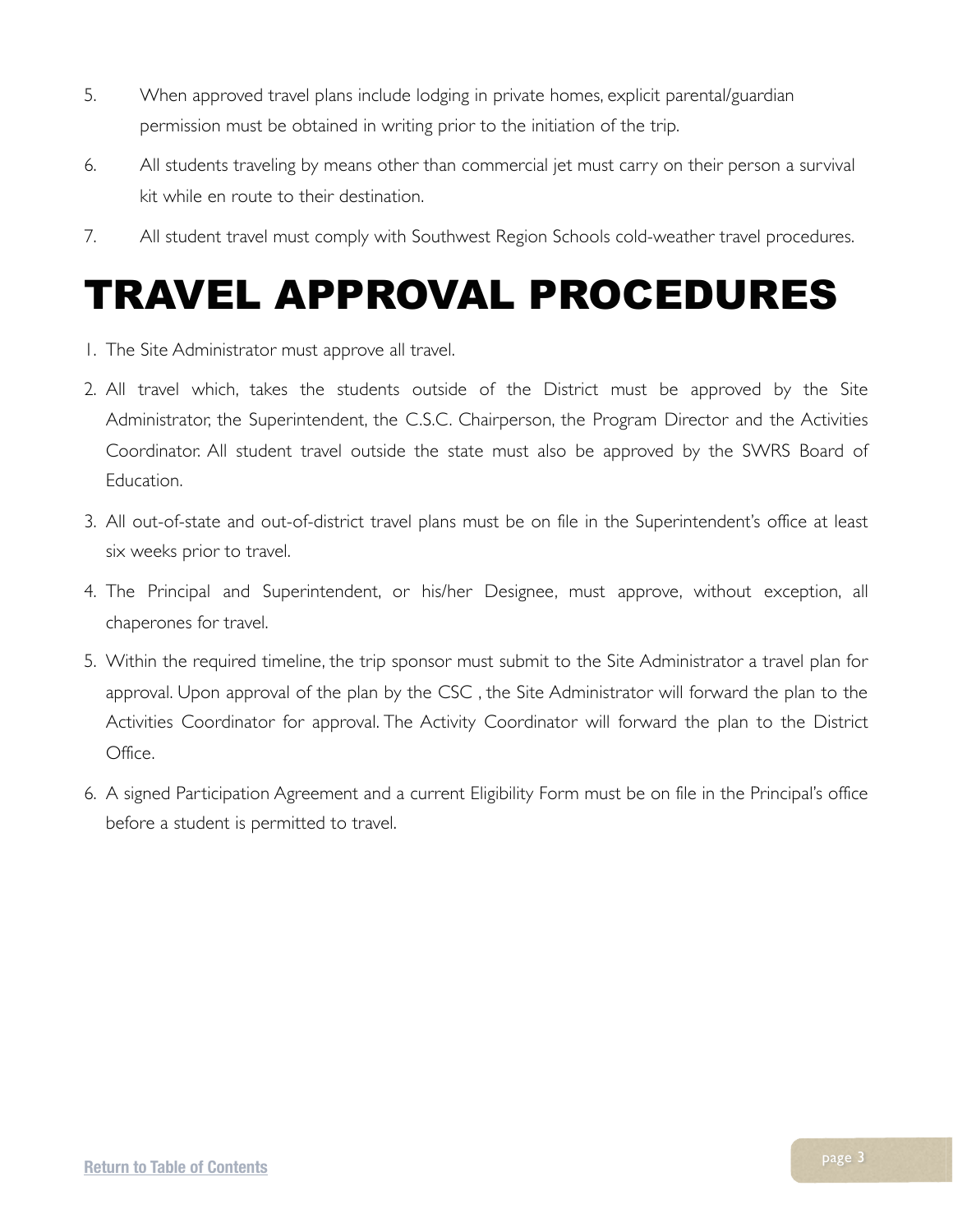# <span id="page-5-0"></span>PRE-TRAVEL PREPARATION

- 1. The principal of each school is responsible for conduction a pre-travel orientation at the beginning of the school year with students and chaperones to include the following:
	- a) The proper use of District-issued survival kits.
	- b) Appropriate clothing for seasonal travel.
	- c) Proper conduct while on school-sponsored activities.
	- d) District eligibility requirements for travel.
	- e) Airplane emergency landing survival techniques.
	- f) Chaperone Rights and Responsibilities.
- 2. Students should be treated as if they are your own dependents. You are legally and professionally responsible for their welfare and safety. A successful trip depends upon careful planning and preparation.
- 3. A completed, three page (two pages for sports travel) Student Travel Plan will be submitted to the Central Office for approval prior to travel to unscheduled District or out-of-District events.
- 4. The original Participation Agreement, which includes a medical release form, and the current weekly eligibility check sheet must be on file with school principal before actual travel. Copies of both must be carried with the chaperone as well.
- 5. The Superintendent or his designee must approve certified or non-certified supervisions.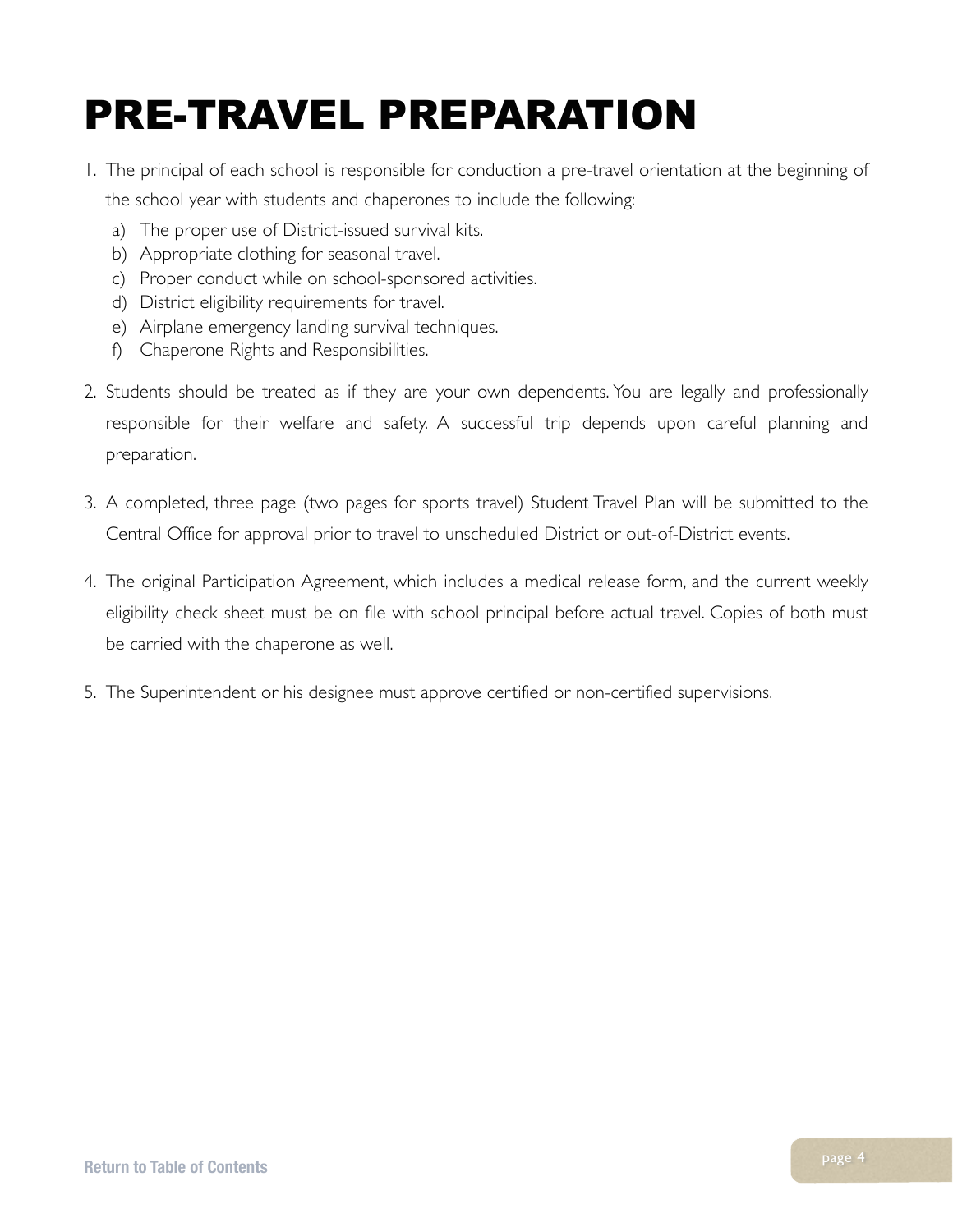# <span id="page-6-0"></span>STUDENT CHAPERONE GUIDELINES

The chaperone/s for any/all student travel must be designated on the approval Travel Plan Proposal. It is imperative that all chaperones know what is expected of them when traveling with students on Districtsponsored trips. Responsibility for the welfare and safety of students begins from the time the group leaves until they return. Chaperones are responsible for the whereabouts of their students at all times. Principals are required to discuss chaperone responsibilities at their first staff meeting and Community School Committee (CSC) meeting. Any additional expectations from the local committee or staff should be shared with the principal, the District's site supervisor, the activities coordinator and the chaperones.

### <span id="page-6-1"></span>**Requirements for Coaches and Chaperones Traveling with Students**

The following are some rules and ideas that are to be followed when traveling. No form can contain everything that may come up on a trip, so you will have to use some common sense and consult when Site Administration whenever possible. Make sure to share these rules with your group prior to traveling. A note home detailing your specific requirements and needs is a good idea.

- Meet the Chaperone requirements: **Background check** and mandated trainings.
- Check semester and weekly eligibility for traveling students.
- Follow Student Meal and Per Diem guidelines. See attached forms.
- If students will miss any class time for their travel, they are required to get and complete missing assignments.
- All travel, not included in the approved District Wide Activities Calendar, necessitates your filling out a "Request for Travel Authorization" form. This form needs to be filled out completely so that travel can be arranged, as well as per diem paid, if necessary. Please see your Site Administrator if you have any questions or concerns on this.
- Each student must have a "Participation Agreement" signed by the student, parent and chaperone. Carry this form while traveling as it also contains emergency medical treatment permission. A signed Weekly Eligibility form for each student must also be in your possession.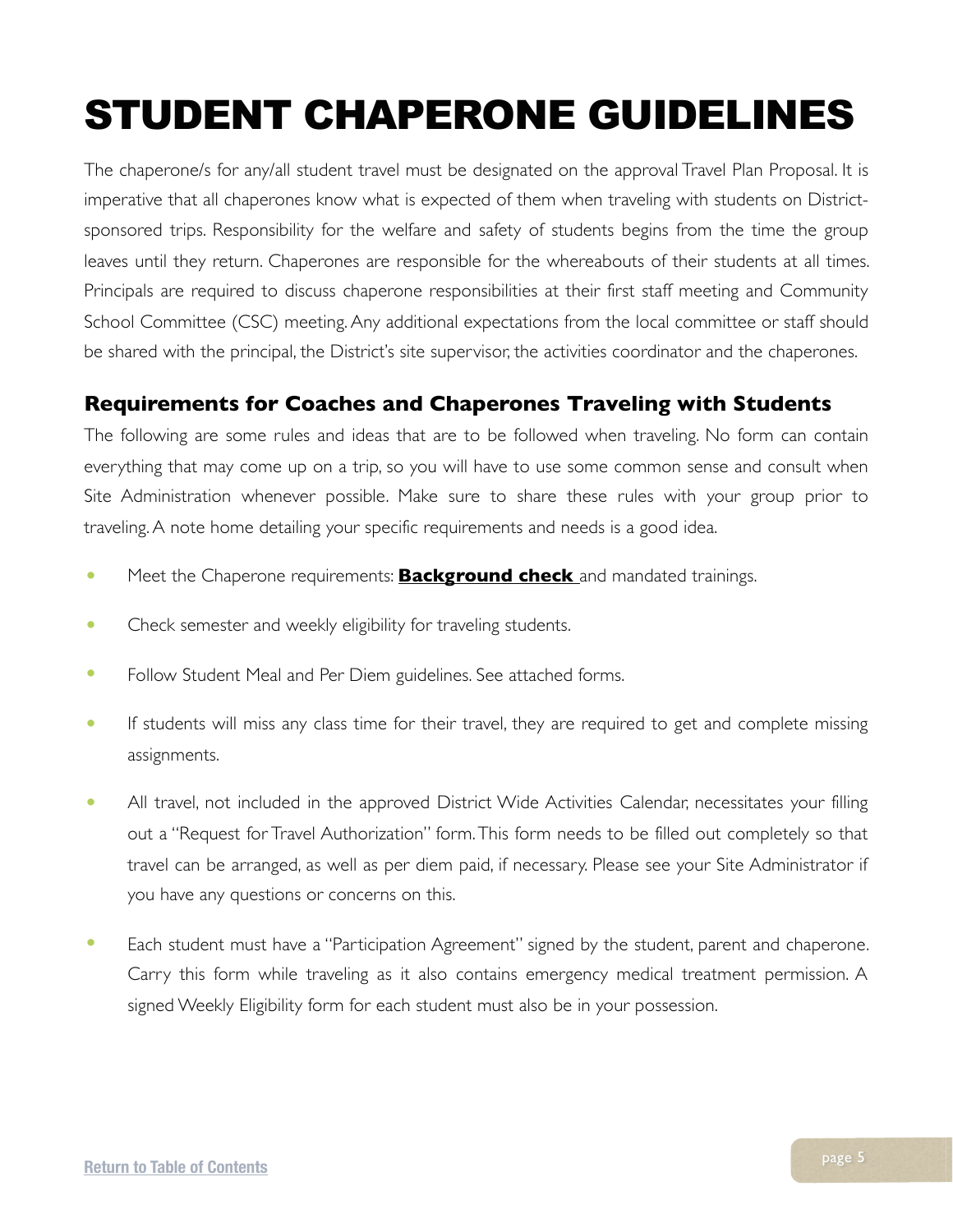- Coaches and chaperones must be able to devote their full attention to the safety and supervision of students. Therefore, coaches and chaperones are prohibited from bringing children or other family members for which they are the caregiver on student trips.
- No person who is not an approved chaperone (with a background check) may lodge with students during a trip. Parents or community members traveling with the group/team must make their own arrangements for lodging and meals.
- Coaches and chaperones are reminded that you are representing yourself, your school, your community and Southwest Region School District and are expected to be a positive representative.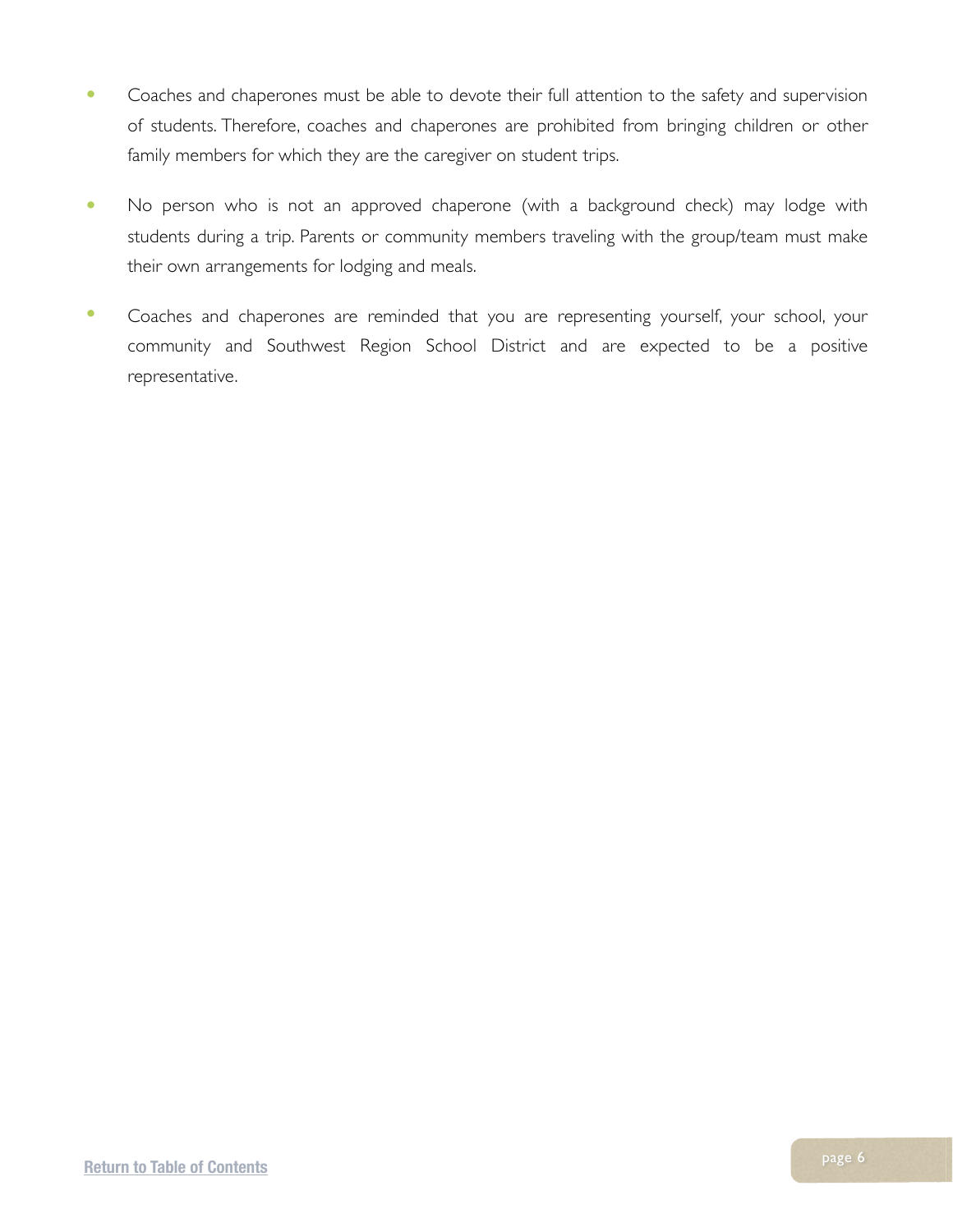### <span id="page-8-0"></span>**Chaperone Rights and Responsibilities**

- 1. Chaperones are expected to set an example for proper behavior. In addition, chaperones must be supervising students at all times, except as noted in General procedures, p. 4.
- 2. Chaperones are expected to enforce all Southwest Region Schools Activity Travel Procedures and to report all violations of the rules to the appropriate Principal(s).
- 3. Chaperones shall be responsible for all student free time activities (such as movies, dances and contact with individuals not associated with the District.)
- 4. Chaperones shall abide by the Alaska State Law.
- 5. While traveling with students, the manufacture, possession, distribution, dispensation, possession, or use of alcohol and/or illegal drugs is prohibited.
- 6. The chaperone shall carry a copy of the student's Participation Agreement and a copy of each student's Weekly Eligibility Form on each trip.
- 7. If the weather is marginal for safe travel, the chaperone(s), after conferring with the site administrator or designee, shall have the authority to cancel or reschedule travel. All rescheduling of travel shall be coordinated through the site administrator or designee.
- 8. Chaperone(s) shall have the authority to set and enforce appropriate curfew times, ensuring that students receiving adequate rest.
- 9. The chaperone(s) shall have the right to turn a student over to the police or juvenile authorities when, in their judgment, they are unable to control the student or the student presents a danger to his/herself or others.
- 10. It shall be the responsibility of the chaperone(s) to immediately notify the Principal and the responsibility of the Principal to immediately notify the parent/guardian if the student is having medical problems, being returned to the District, being held by the Police or involved in an accident. It is the Principal's responsibility to immediately notify the Superintendent.
- 11. It shall be the responsibility of the chaperone(s) to determine if a student is using, or is under the influence of alcohol and/or illegal drugs. The decision of the chaperone in these matters shall be final.
- 12. If a student leaves the group without authorization and cannot be located immediately or will not return to the group, the chaperone(s) shall immediately contact the police as well as the Principal.
- 13. Only movies rated "G" and "PG-13" shall be permitted for student viewing while on student travel.
- 14. Time shall be designated each day of travel for students to complete homework assignments.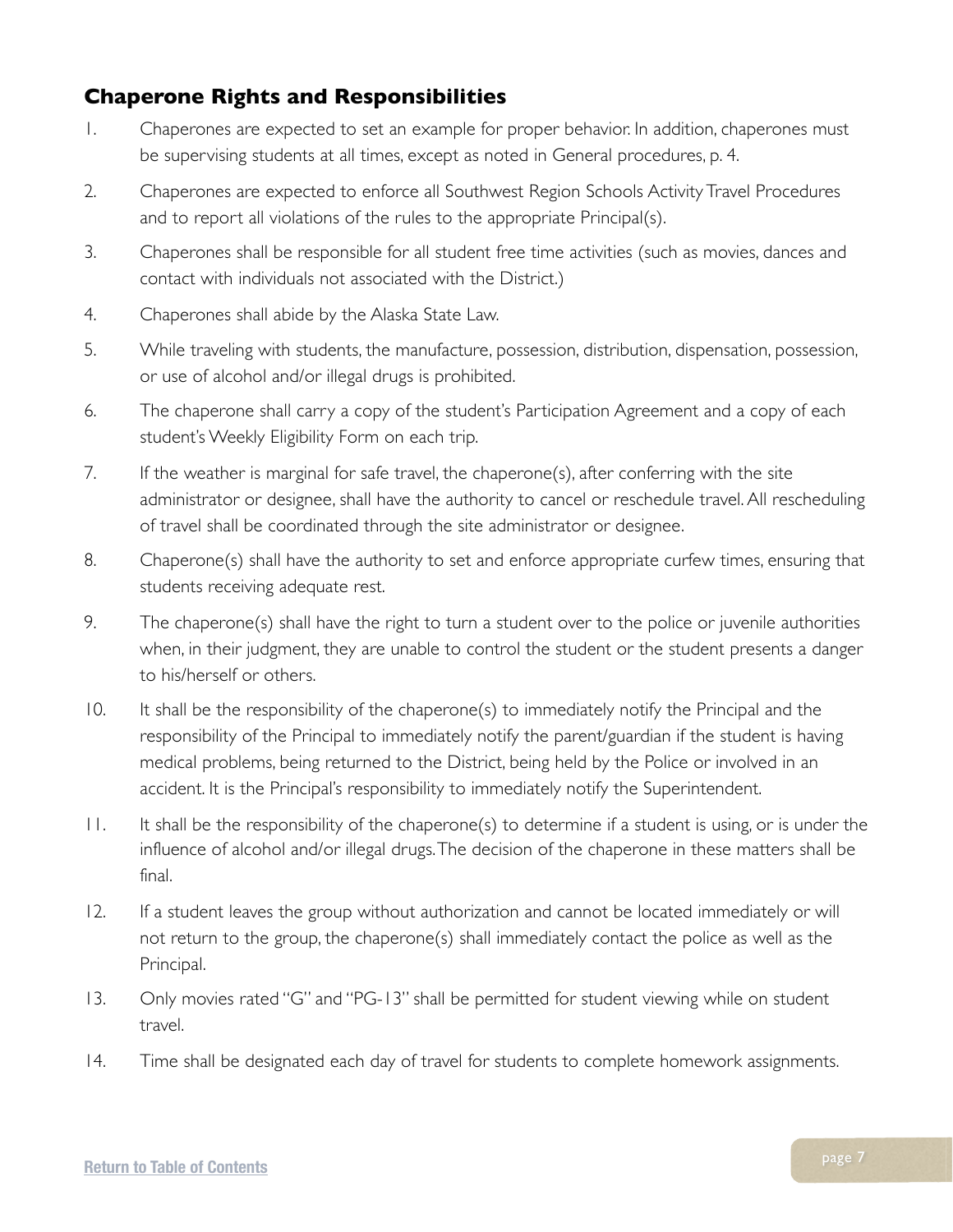# <span id="page-9-0"></span>AIR TRAVEL PROCEDURES

### <span id="page-9-1"></span>**SWRS Air Carrier Requirements**

- 1. All air carriers used by Southwest Region School District must provide the District with a current certificate of insurance demonstrating, at a minimum, state-required accident insurance for commercial air transport prior to the School District's use of that air carrier.
- 2. Southwest Region School District only transports students with pilots who have flown a minimum of one winter commercial season in the Dillingham/Bristol Bay area. The district and/or schools may request specific pilots from air carriers. A list of an air carrier's insured pilots, with a minimum of one winter commercial flying season experience, will be requested from each air carrier each fall. A list of district-approved pilots will be updated and supplied to every school at the beginning of each school year and reviewed periodically throughout the year. Updated district-approved pilot lists will be emailed to site administrators each time updates are done and also may be requested from the SWRS Business Office Purchasing/Travel Technician at any time. Pilots who do not meet insurance and experience requirements must not be used for transporting students. It is the responsibility of the site administrator and coaches/ chaperones to insure that students are not placed on an aircraft piloted by a pilot who is unqualified under these requirements. You are advised to ask air carriers, when making reservations, who the pilot making the flight will be to ensure that he/she meets the above requirements.

### <span id="page-9-2"></span>**Travel Safety**

Travel to athletic events in Southwest Region School District is primarily by airplane. In order to minimize the risks involved, the following conditions must be observed:

- 1. All students being transported by aircraft must have prior written parental approval. In-district events only require a one-time Participation Agreement. The Participation Agreement must be on file at the school. Out-of-district travel requires specific approval for each event.
- 2. All flying should be done during the daylight hours whenever possible.
- 3. Before groups are transported, weather conditions must fully meet FAA regulations, including VFR or IFR minimums. Should either the School District representative or the pilot be hesitant to fly, no flight will take place; nor should there be any attempts to convince others to fly. Further coaches and chaperones are prohibited from "pilot shopping" to find another air carrier if the scheduled flight is cancelled or delayed due to weather concerns. The School District will provide lodging and meals for a pilot if an over-night result accrues from poor weather.
- 4. Any designated chaperone/coach traveling with students is expected to adhere to the following guidelines in regard to multiple plane usage: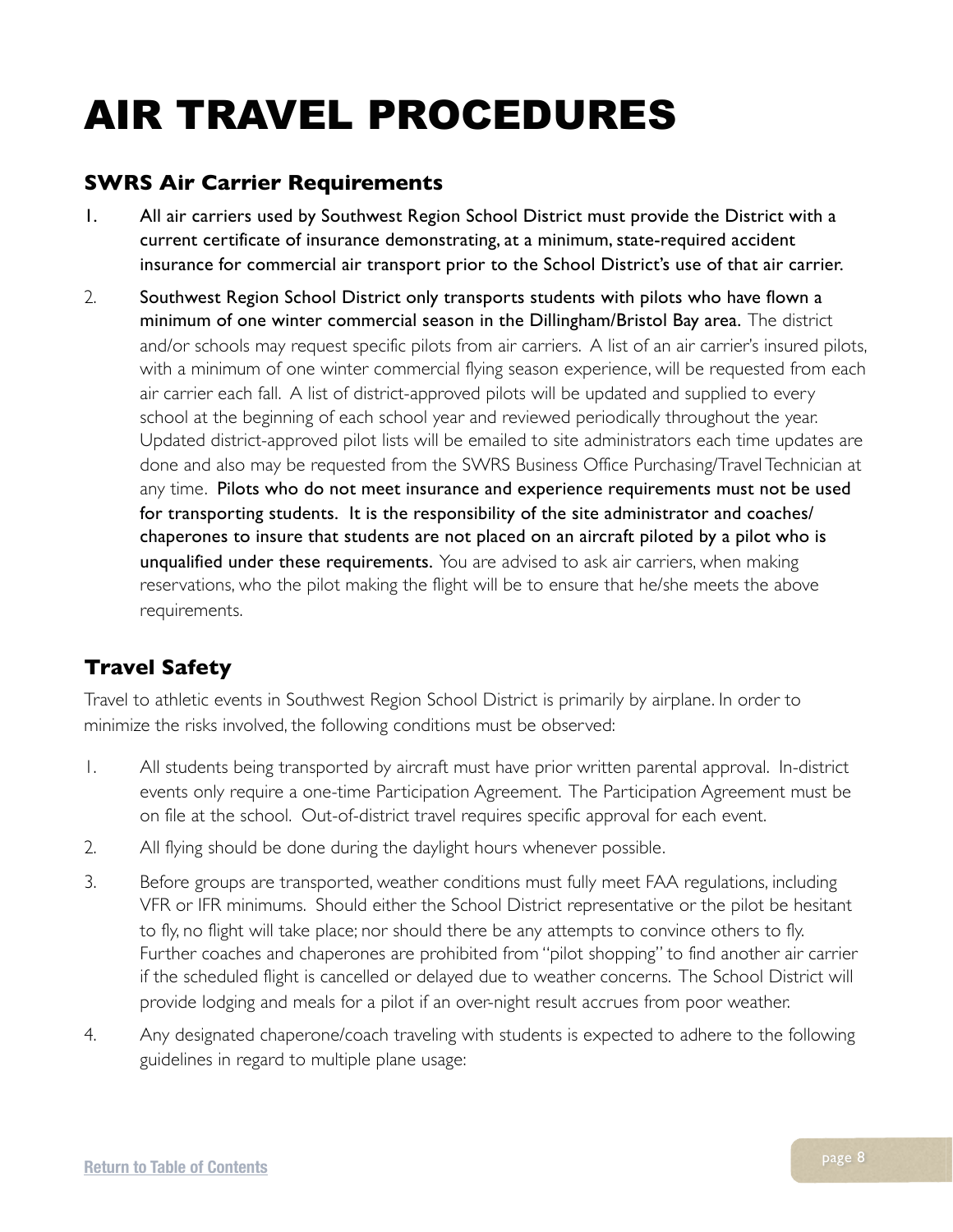- a. If there is only one chaperone/coach, that person is expected to board the first plane leaving the home village and the last plane leaving the visitation site.
- b. If there are two or more chaperones/coaches, a chaperone/coach is expected to be on each plane, as long as item (a) is adhered to.
- 5. Each fall, the school will provide a safety and survival workshop for students and staff who intend to participate in school activities and fly in small planes. All students who intend to participate in activities will take the course.
- 5. **Cold Weather Travel Requirements** (late September through mid April)
	- a. Minimum temperatures for student travel
		- i. Student travel is not allowed on any piston engine aircraft when the ambient air temperature is -20ªF or colder.
		- ii. Student is not allowed on any turbine engine aircraft when the ambient air temperature is -30º F or colder.
		- iii. Student transport in the back of an open vehicle or on snow machine is not allowed if the ambient air temperature is -20ª F or colder, or the wind chill factor is -40º F or colder.
		- iv. Staff travel (without students) at the temperatures noted above is at the discretion of the individual.
	- b. All personnel are reminded that at no time should they feel compelled to travel when weather conditions are questionable. If you think that weather or other conditions warrant a postponement or rescheduling of travel, please inform the site administrator that a plane should not be sent for you and/or your students. If cancellations due to conditions occurs, district office should be notified in a timely manner by appropriate site personnel.
	- c. All staff, students and others traveling on district sponsored aircraft, are required to be dressed appropriately for the weather. Each traveling teacher, coach, administrator, chaperone, etc. is expected to ensure students are prepared for survival in the eventuality of an emergency landing. We must be especially adamant on this requirement with students. This requirement shall be observed during cold weather months (late September through mid April).
	- c. Items on their persons shall include, but not be limited to:
		- i. Proper clothing for the ever-present harsh weather conditions; i.e., each student shall have winter gloves or mittens, a warm head covering, and appropriate coat, snow pants/bibs and sufficient footwear for the conditions.
		- ii. A District approved survival kit that contains regionally appropriate items.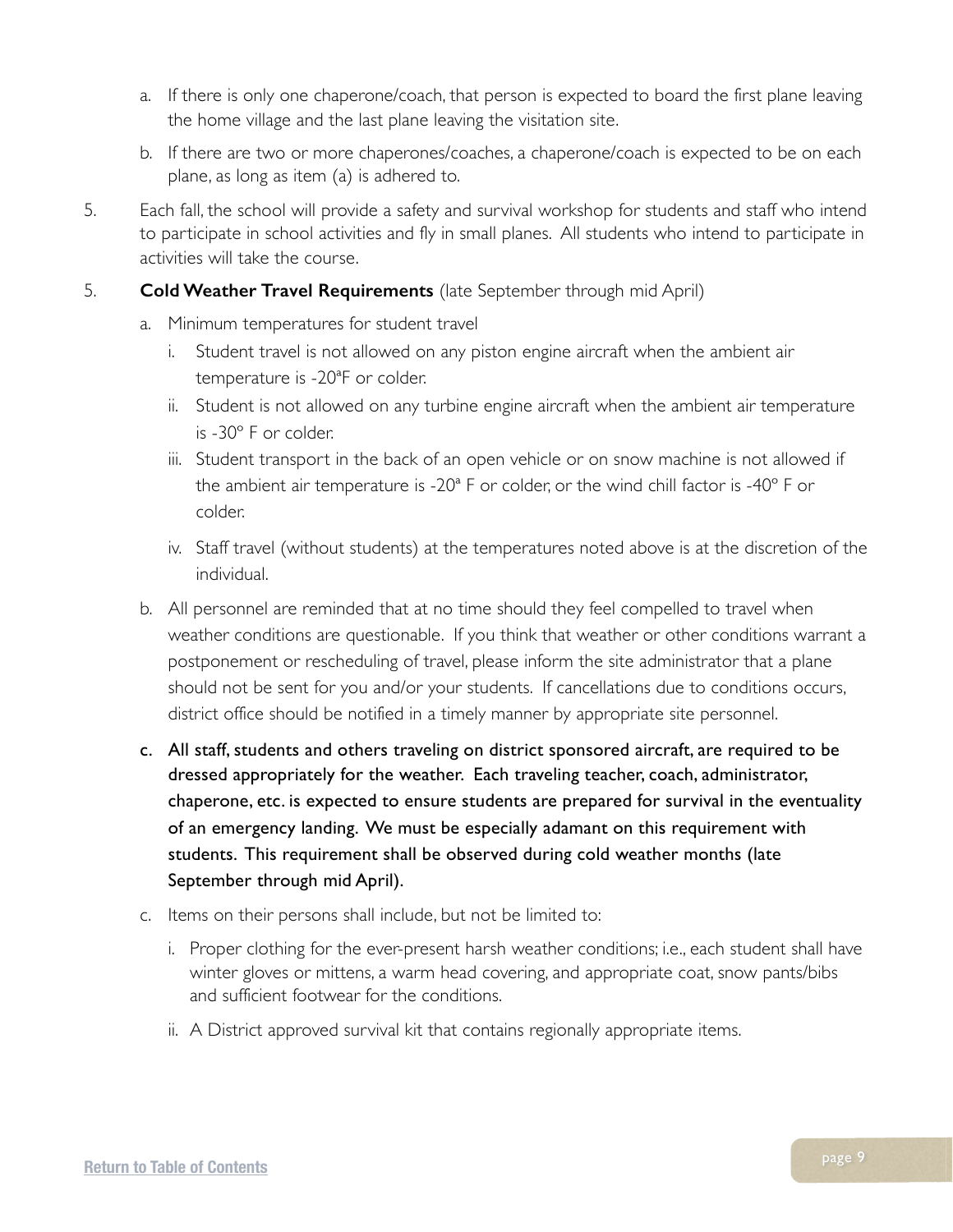### <span id="page-11-0"></span>**Preparation for an Emergency**

Prior to leaving your home, you should:

#### 1. **Dress appropriately.** This means:

- a. Boots suited to the weather conditions no tennis shoes!
- b. Headwear stocking caps at a minimum. A hooded sweatshirt does not meet this requirement.
- c. Outerwear that will keep you warm and dry. (a winter coat & snow pants/bibs)
- d. Gloves, suited to the weather conditions.

#### 2. **Carry your survival kit with you on all flights.**

#### **3. Before the plane departs:**

- a. Know where the escape doors and fire extinguisher are located.
- b. Fasten your seat belts. Make sure it is on as tight as possible without being too uncomfortable.
- c. Know where the first aid/survival gear is located.
- d. Know where the ELT is in the plane.

#### **4. If it is apparent that the plane will make a forced landing, you should:**

- a. Re-secure your seat belt.
- b. Protect your face, head, and neck.
- c. Mentally plan your escape from the plane.

#### **5. After an emergency landing, you should:**

- a. Following the pilots directions, assure the safe evacuation of yourself and others from the plane.
- b. Make sure everyone is at a safe distance from the plane in case of fire or explosion.
- c. Administer first aid, check the following:
	- 1. Breathing
	- 2. Bleeding
	- 3. Circulation
	- 4. Treat for shock
	- 5. Bind wounds to prevent movement
	- 6. Burns
- d. If there is no fire, check to see that the ELT is activated. Do not turn on any other electrical switches.
- e. Establish shelter from the weather.
- f. Plan how you will signal rescuers when they arrive and make preparations to do so.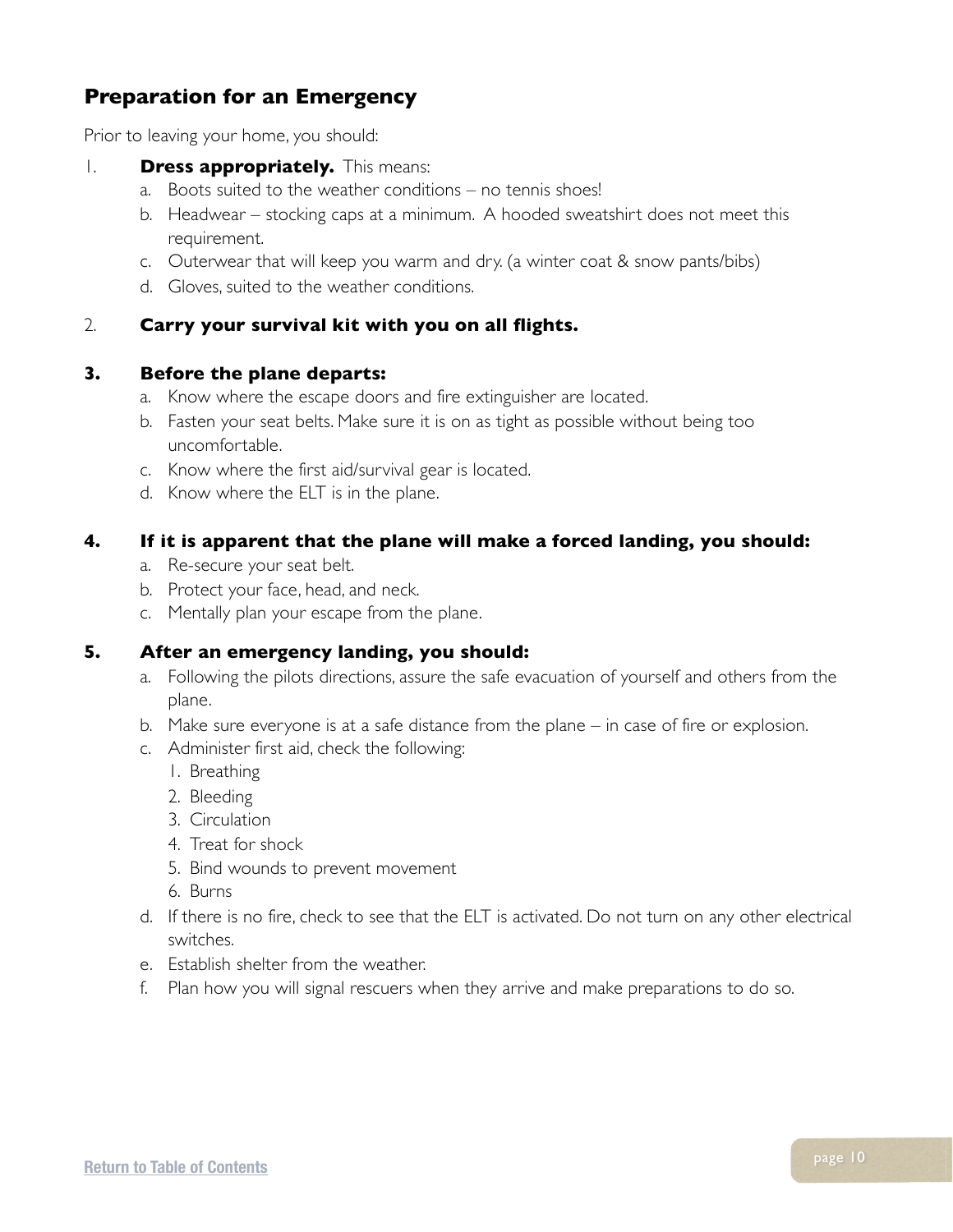### <span id="page-12-0"></span>SWRS PARTICIPATION AGREEMENT

(Must be submitted to the Principal)

| School Year: _______________                                                      | School: And the state of the state of the state of the state of the state of the state of the state of the state of the state of the state of the state of the state of the state of the state of the state of the state of th |  |  |  |  |  |  |
|-----------------------------------------------------------------------------------|--------------------------------------------------------------------------------------------------------------------------------------------------------------------------------------------------------------------------------|--|--|--|--|--|--|
|                                                                                   |                                                                                                                                                                                                                                |  |  |  |  |  |  |
|                                                                                   |                                                                                                                                                                                                                                |  |  |  |  |  |  |
| As a participant of Southwest Region School Activities, I agree to the following: |                                                                                                                                                                                                                                |  |  |  |  |  |  |

- 1. I will obey the instructions of my supervising adult in a respectful manner the first time asked. The decision of the authorized chaperone is final.
- 2. The chaperone is to know and agree to my whereabouts at all times, I accept responsibility for my own actions and will act in a mature manner at all times that I am representing myself, my family, my community and the Southwest Region School District.
- 3. I agree to attend and to participate in all of the scheduled activities (including curfew).
- 4. I agree to adhere to the Illegal Substances Policy of Southwest Region Schools and know that I will be sent home immediately if this policy is violated. This policy states that use of tobacco products, alcohol or illegal substances by students is not tolerated and that the 'use of drugs/alcohol by chaperones on school trips is also not allowed.
- 5. I will be responsible for any expenses not provided for (i.e., telephone charges, movies, videos, etc.)
- 6. I understand that violation of any of the above agreements may result in the immediate expulsion from the activity and that my parent/guardian may be notified that I am being sent home at their expense. The school may enforce additional consequences (i.e., ineligible for future travel, suspension, even expulsion.)
- 7. Furthermore, I understand, that Southwest Region School District does not assume responsibility for injuries sustained in travel activities. Also, the undersigned parent/guardian consents to have the group chaperone seek emergency medical treatment as maybe necessary for the welfare of the above-named student by qualified medical personnel during all periods of the time the student is away from home as a member of the approved student activity, and hereby waive on behalf of myself and the above-named student any liability of the school district, and of its' agents or employee, arising out of such medical treatment.

I have read the above participation agreement and discussed the consequences of violation of any of these agreements with my child.

By signing in the space provided below, I am agreeing to the above terms and conditions:

| Student:         | Date:                                    |
|------------------|------------------------------------------|
| Parent/Guardian: | Date:                                    |
|                  | Work Phone: <u>_____________________</u> |
|                  | Date:                                    |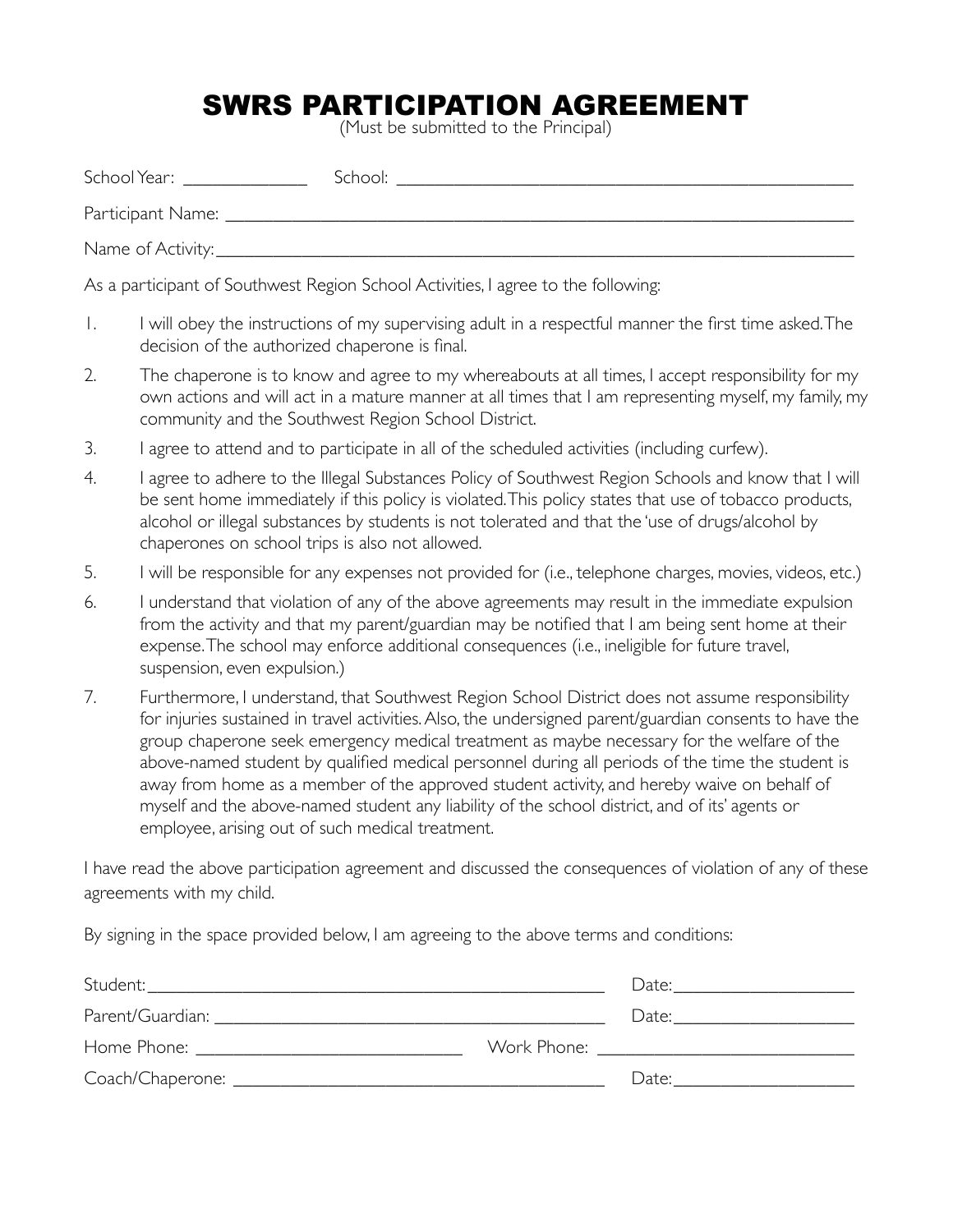### <span id="page-13-0"></span>SWRS MEDICAL RELEASE AND INFORMATION

### **Agreement and Consent for Treatment:**

This is to certify that I, the undersigned parent or guardian, hereby consent to and authorize the administration and performance of all needed medicines, and performance of surgical treatment and the administration of any anesthetic that may be necessary and advisable in the event of any medical emergencies regarding my son or daughter. It is understood that efforts shall be made to contact the undersigned prior to rendering emergency treatment to the patient.

| Date of Birth: 2008 Contract to the Second Contract of Birth:                                                                 |       |
|-------------------------------------------------------------------------------------------------------------------------------|-------|
|                                                                                                                               |       |
|                                                                                                                               |       |
|                                                                                                                               |       |
| Current medications (that student will need during travel.)<br><u>Laten and an announ and an announ announ and announ and</u> |       |
|                                                                                                                               |       |
| Does chaperone/medical provider have your permission to administer:                                                           |       |
| Tylenol?_______Yes _________No                                                                                                |       |
| <b>Parent/Guardian:</b>                                                                                                       |       |
|                                                                                                                               | Date: |

Relationship:

| Home Phone: | Work Phone: |
|-------------|-------------|

| Cell Phone: |  |  |  |
|-------------|--|--|--|
|             |  |  |  |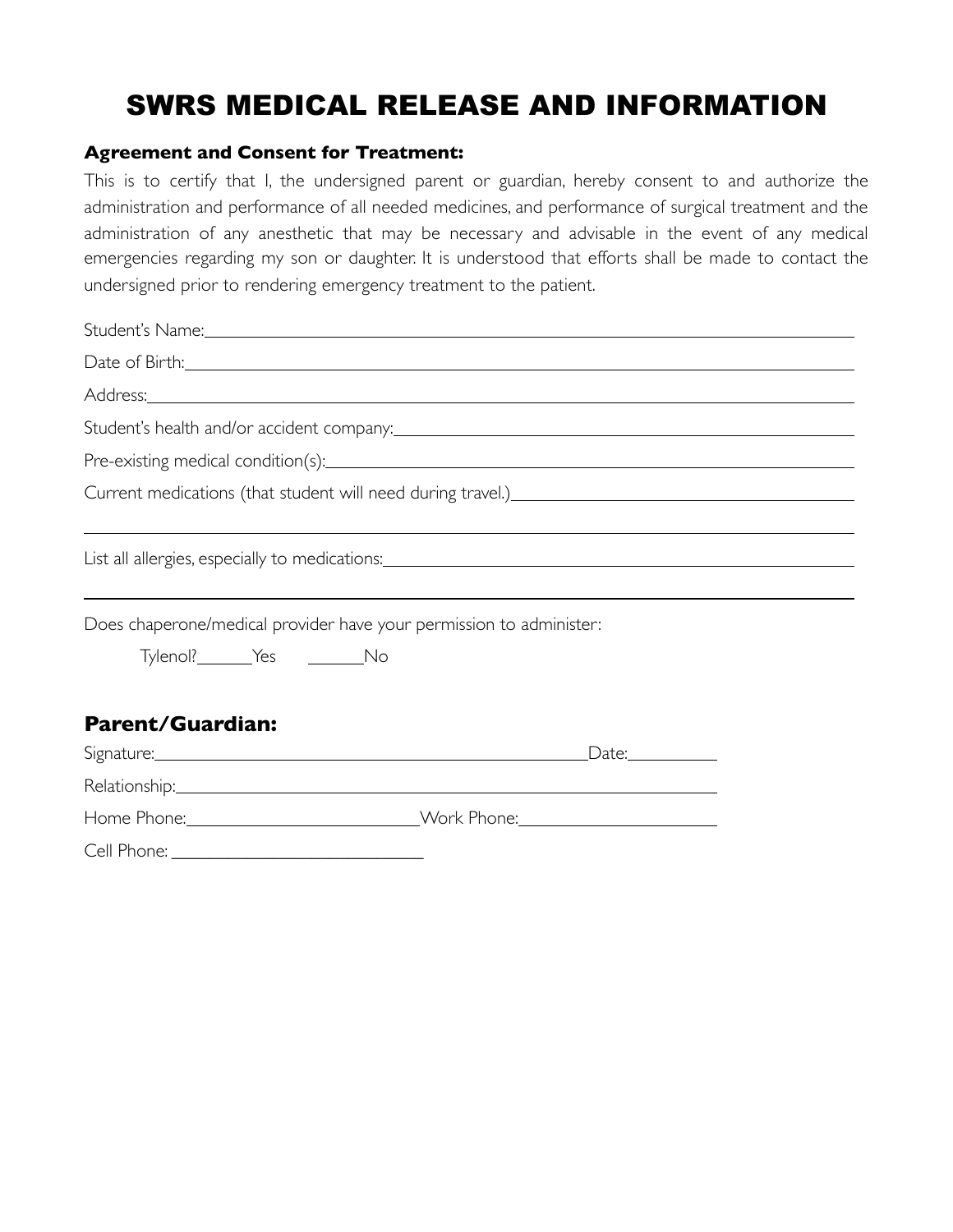### <span id="page-14-0"></span>STUDENT MEALS & PER DIEM

The purpose of providing funds for meals (per diem) on a student trip is to assure students are provided with adequate and healthy meals.

Per Diem advances must be requested on the Travel Authorization Form and approved by the Site administrator. It is the Site Administrator's responsibility to get travel advance requests to the Business Office at least 10 business days prior to travel to provide enough time to process.

Each participant traveling, including coaches and approved chaperones will be budgeted meal money when meals are not served by the host, lodging or event. When meals are provided to the group (ie: team is eating together at a restaurant) **no individual per diem will be paid**. Travelers are expected to eat with the group.

Meal money is intended to be used for meals only; no other expenses will be approved or allowed.

Coaches/chaperones will be asked to use the district card for meals whenever possible. Per Diem will be issued to the student group chaperone. It is the responsibility of the chaperone to track spending, especially in the case when a credit card is supplied with a larger dollar amount than the per diem authorized amount. When per diem is used in the form of a credit card, receipts are required to be kept and turned in. At the end of travel, the chaperone must return the credit card to the school.

Per Diem issued to the chaperone in the form of a check or cash will require that everyone receiving meal money for individual meals sign to attest to the fact that they received the meal amount. The signature page must also include the amount distributed (Student Per Diem Sign Out Form). Unassigned monies are to be returned to the school. 

Groups are expected to eat as a group whenever possible to preserve student travel funds and maximize travel opportunities.

Each participant and chaperone is allowed up to a maximum of \$55.00 per day for meals based on the following breakdown: 

\$10.00- Breakfast \$20.00- Lunch \$25.00- Dinner

The Distribution of Per Diem should not exceed the maximum amount for any meal. If the chaperone feels the meal amount is higher than what is needed, the chaperone can lower the per diem amount for any or all meals. Do not distribute money for more than one (1) meal at any one time.

By signing below you agree to follow the above guidelines:

\_\_\_\_\_\_\_\_\_\_\_\_\_\_\_\_\_\_\_\_\_\_\_\_\_\_\_\_\_\_\_\_\_\_\_\_\_\_\_\_\_\_\_\_\_\_\_\_ Date: \_\_\_\_\_\_\_\_\_\_\_\_\_\_\_\_\_\_\_\_ 

Chaperone Signature